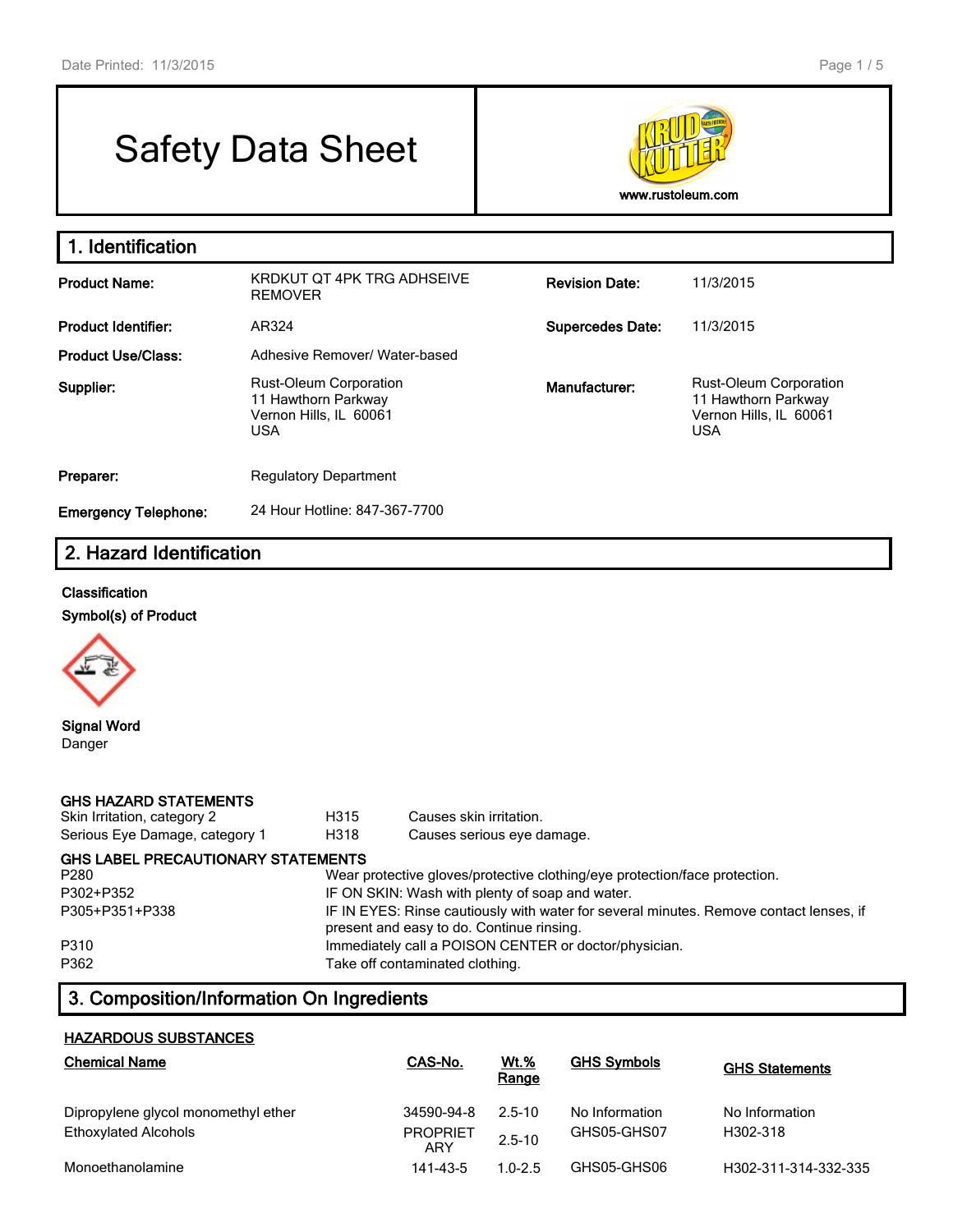| Sodium Xylene Sulfonate    | 1300-72-7  | $1.0 - 2.5$ | GHS07                 | H302             |
|----------------------------|------------|-------------|-----------------------|------------------|
| Potassium Hydroxide        | 1310-58-3  | $0.1 - 1.0$ | GHS05-GHS06           | H301-314         |
| Coconut Oil Diethanolamide | 68603-42-9 | $0.1 - 1.0$ | No Information        | No Information   |
| Diethanolamine             | 111-42-2   | $0.1 - 1.0$ | GHS05-GHS07-<br>GHS08 | H302-315-318-373 |

## **4. First-aid Measures**

**FIRST AID - EYE CONTACT:** Immediately flush eyes with plenty of water for at least 15 minutes holding eyelids open. Get medical attention. Do NOT allow rubbing of eyes or keeping eyes closed.

**FIRST AID - SKIN CONTACT:** Wash skin with soap and water. Remove contaminated clothing. Get medical attention if irritation develops or persists. Immediately flush skin with plenty of water for at least 15 minutes while removing clothing. Get medical attention immediately. Wash clothing separately before reuse. Destroy contaminated shoes.

**FIRST AID - INHALATION:** Remove to fresh air. If not breathing, give artificial respiration. If breathing is difficult, give oxygen. Get immediate medical attention. Do NOT use mouth-to-mouth resuscitation. If you experience difficulty in breathing, leave the area to obtain fresh air. If continued difficulty is experienced, get medical assistance immediately.

**FIRST AID - INGESTION:** If swallowed, do not induce vomiting. If victim is conscious and alert, give 2 to 4 cupfuls of water or milk. Call a physician or poison control center immediately. Never give anything by mouth to an unconscious person. Treat symptomatically and supportively. Do not induce vomiting unless advised by a physician. Call nearest Poison Control Center or Physician immediately.

# **5. Fire-fighting Measures**

**EXTINGUISHING MEDIA:** Alcohol Film Forming Foam, Carbon Dioxide, Dry Chemical, Dry Sand, Water Fog

**UNUSUAL FIRE AND EXPLOSION HAZARDS:** Keep containers tightly closed. No unusual fire or explosion hazards noted.

**SPECIAL FIREFIGHTING PROCEDURES:** Containers can rupture and release highly toxic material if exposed to heat. Substance is non-combustible but reacts with many metals to form explosive hydrogen gas. Use water spray to keep fire-exposed containers cool. Containers may explode when heated.

# **6. Accidental Release Measures**

**STEPS TO BE TAKEN IF MATERIAL IS RELEASED OR SPILLED:** Avoid runoff into sewers and waterways. Provide ventilation and approach spill from upwind using proper personal protective equipment as indicated in Section 8. Carefully neutralize spill with sodium bicarbonate (NaHCO3). Contain spilled liquid with sand or earth. DO NOT use combustible materials such as sawdust. Dispose of according to local, state (provincial) and federal regulations. Do not incinerate closed containers.

# **7. Handling and Storage**

**HANDLING:** Wash thoroughly after handling. Wash hands before eating. Remove contaminated clothing and launder before reuse. Use only with adequate ventilation. Follow all MSDS/label precautions even after container is emptied because it may retain product residues. Avoid breathing fumes, vapors, or mist. Avoid contact with eyes, skin and clothing.

**STORAGE:** Store in a dry, well ventilated place. Keep container tightly closed when not in use.

### **8. Exposure Controls/Personal Protection**

| <b>Chemical Name</b>                   | CAS-No.            | Weight %<br>Less Than | <b>ACGIH TLV-</b><br><b>TWA</b> | <b>ACGIH TLV-</b><br><b>STEL</b> | <b>OSHA PEL-TWA</b> | <b>OSHA PEL-</b><br><b>CEILING</b> |
|----------------------------------------|--------------------|-----------------------|---------------------------------|----------------------------------|---------------------|------------------------------------|
| Dipropylene glycol monomethyl<br>ether | 34590-94-8         | 5.0                   | $100$ ppm                       | $150$ ppm                        | $100$ ppm           | N.E.                               |
| <b>Ethoxylated Alcohols</b>            | <b>PROPRIETARY</b> | 5.0                   | N.E.                            | N.E.                             | N.E.                | N.E.                               |
| Monoethanolamine                       | 141-43-5           | 5.0                   | 3 ppm                           | 6 ppm                            | 3 ppm               | N.E.                               |
| Sodium Xylene Sulfonate                | 1300-72-7          | 5.0                   | N.E.                            | N.E.                             | N.E.                | N.E.                               |
| Potassium Hydroxide                    | 1310-58-3          | 1.0                   | N.E.                            | N.E.                             | N.E.                | N.E.                               |
| Coconut Oil Diethanolamide             | 68603-42-9         | 1.0                   | N.E.                            | N.E.                             | N.E.                | N.E.                               |
| Diethanolamine                         | 111-42-2           | 1.0                   | mg/m3                           | N.E.                             | N.E.                | N.E.                               |

#### **PERSONAL PROTECTION**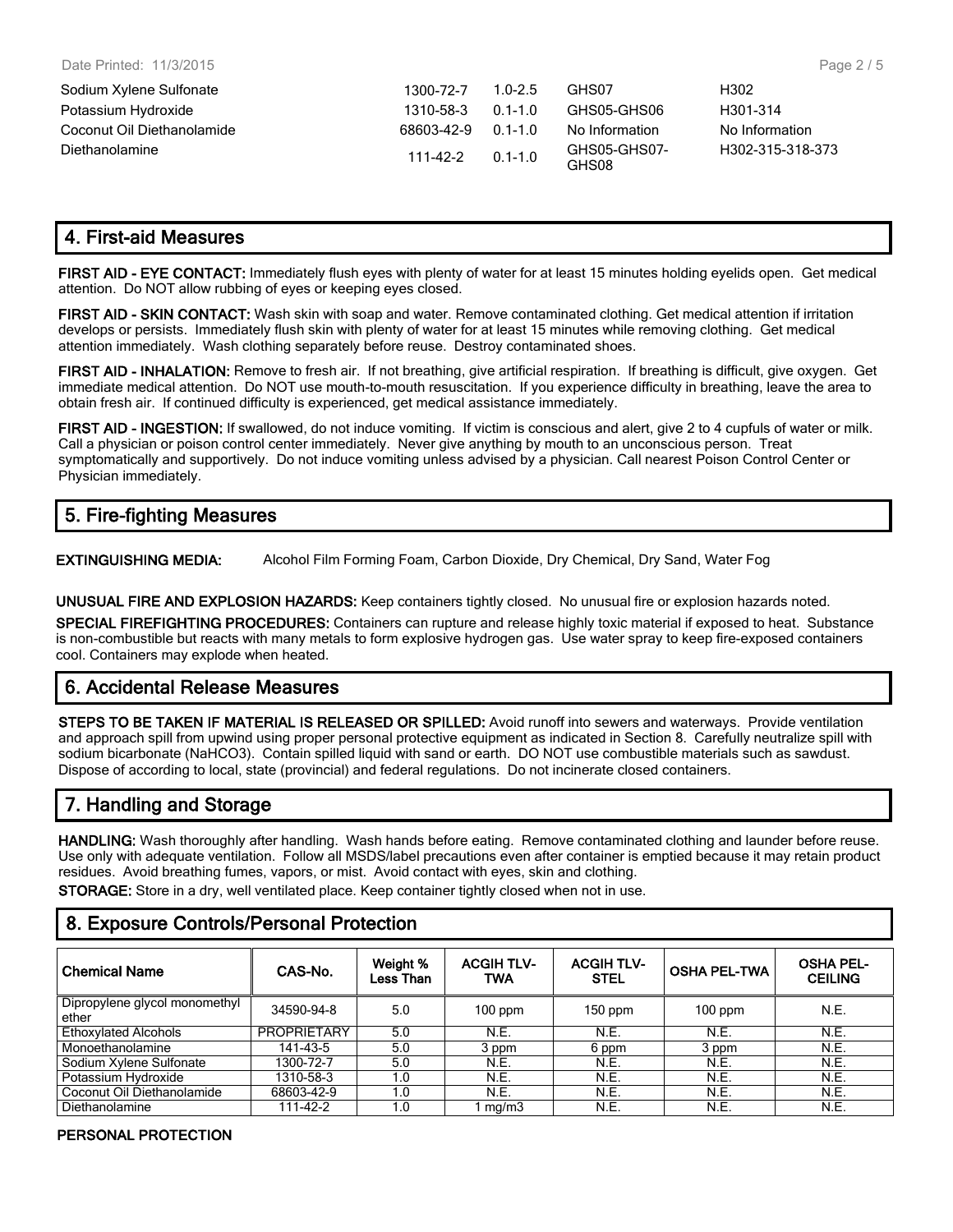**ENGINEERING CONTROLS:** Use process enclosures, local exhaust ventilation, or other engineering controls to control airborne levels below recommended exposure limits. Provide general dilution of local exhaust ventilation in volume and pattern to keep TLV of hazardous ingredients below acceptable limits. Prevent build-up of vapors by opening all doors and windows to achieve crossventilation.

**RESPIRATORY PROTECTION:** A respiratory protection program that meets OSHA 1910.134 and ANSI Z88.2 requirements must be followed whenever workplace conditions warrant a respirator's use.

**SKIN PROTECTION:** Use gloves to prevent prolonged skin contact. Use impervious gloves to prevent skin contact and absorption of this material through the skin. Nitrile or Neoprene gloves may afford adequate skin protection.

**EYE PROTECTION:** Use safety eyewear designed to protect against splash of liquids.

**OTHER PROTECTIVE EQUIPMENT:** Refer to safety supervisor or industrial hygienist for further guidance regarding types of personal protective equipment and their applications.

**HYGIENIC PRACTICES:** Wash thoroughly with soap and water before eating, drinking or smoking. Remove contaminated clothing immediately and launder before reuse.

### **9. Physical and Chemical Properties**

| Appearance:                 | Liguid                      | <b>Physical State:</b>            | Liguid         |
|-----------------------------|-----------------------------|-----------------------------------|----------------|
| Odor:                       | Solvent Like                | <b>Odor Threshold:</b>            | N.E.           |
| <b>Relative Density:</b>    | 1.013                       | pH:                               | Alkaline       |
| Freeze Point, °C:           | 30                          | Viscosity:                        | No Information |
| <b>Solubility in Water:</b> | Soluble                     | Partition Coefficient, n-octanol/ |                |
| Decompostion Temp., °C:     | N.D.                        | water:                            | N.D.           |
| Boiling Range, °C:          | 100 - 218                   | <b>Explosive Limits, vol%:</b>    | $1.7 - 17.0$   |
| <b>Flammability:</b>        | Does not Support Combustion | Flash Point, °C:                  | 94             |
| <b>Evaporation Rate:</b>    | Slower than Ether           | Auto-ignition Temp., °C:          | N.D.           |
| <b>Vapor Density:</b>       | Heavier than Air            | <b>Vapor Pressure:</b>            | N.D.           |
|                             |                             |                                   |                |

(See "Other information" Section for abbreviation legend)

# **10. Stability and Reactivity**

**CONDITIONS TO AVOID:** Avoid contact with strong acid and strong bases. Avoid contact with metals.

**INCOMPATIBILITY:** Incompatible with strong oxidizing agents, strong acids and strong alkalies. Product slowly corrodes copper, aluminum, zinc, and galvanized surfaces.

**HAZARDOUS DECOMPOSITION:** Decomposition produces hydrogen chloride, chlorine and hydrogen gases.

**HAZARDOUS POLYMERIZATION:** Will not occur under normal conditions.

**STABILITY:** This product is stable under normal storage conditions.

### **11. Toxicological information**

**EFFECTS OF OVEREXPOSURE - EYE CONTACT:** Substance causes severe eye irritation. Injury may be permanent.

**EFFECTS OF OVEREXPOSURE - SKIN CONTACT:** Severely irritating; may cause permanent skin damage.

**EFFECTS OF OVEREXPOSURE - INHALATION:** Harmful if inhaled. High gas, vapor, mist or dust concentrations may be harmful if inhaled. Avoid breathing fumes, spray, vapors, or mist. High vapor concentrations are irritating to the eyes, nose, throat and lungs.

**EFFECTS OF OVEREXPOSURE - INGESTION:** Corrosive and may cause severe and permanent damage to mouth, throat and stomach. Substance may be harmful if swallowed.

**EFFECTS OF OVEREXPOSURE - CHRONIC HAZARDS:** Repeated exposure to low concentrations of HCl vapor or mist may cause bleeding of nose and gums.

**PRIMARY ROUTE(S) OF ENTRY:** Eye Contact, Ingestion, Inhalation, Skin Absorption, Skin Contact

#### **ACUTE TOXICITY VALUES**

**The acute effects of this product have not been tested. Data on individual components are tabulated below:**

| CAS-No.    | <b>Chemical Name</b>                | Oral LD50      | Dermal LD50       | Vapor LC50 |
|------------|-------------------------------------|----------------|-------------------|------------|
| 34590-94-8 | Dipropylene glycol monomethyl ether | N.L            | 9500 mg/kg Rabbit | N.I.       |
| 141-43-5   | Monoethanolamine                    | 1720 mg/kg Rat | 1000 mg/kg Rabbit | N.I.       |
| 1300-72-7  | Sodium Xylene Sulfonate             | 1000 mg/kg Rat | N.I.              | N.I.       |
| 1310-58-3  | Potassium Hydroxide                 | 284 mg/kg Rat  | N.I.              | N.I.       |
| 111-42-2   | Diethanolamine                      | 675 mg/kg Rat  | N.I.              | N.I.       |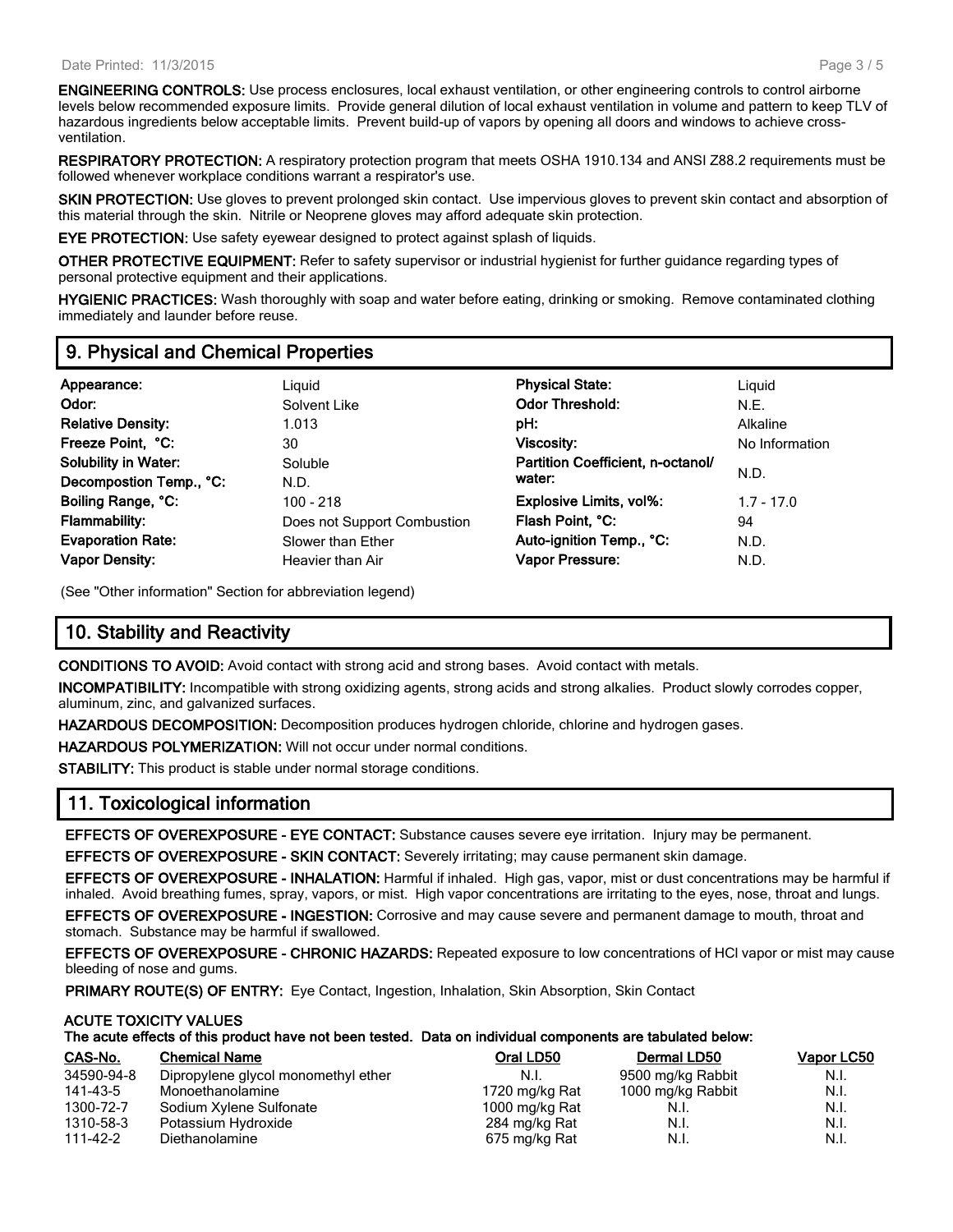#### N.I. - No Information

# **12. Ecological Information**

**ECOLOGICAL INFORMATION:** Product is a mixture of listed components.

#### **13. Disposal Information**

**DISPOSAL INFORMATION:** Dispose of material in accordance to local, state, and federal regulations and ordinances. Do not allow to enter waterways, wastewater, soil, storm drains or sewer systems.

# **14. Transport Information**

|                              | Domestic (USDOT) | <b>International (IMDG)</b> | Air (IATA)    | <b>TDG (Canada)</b> |
|------------------------------|------------------|-----------------------------|---------------|---------------------|
| <b>UN Number:</b>            | N.A.             | N.A.                        | N.A.          | N.A.                |
| <b>Proper Shipping Name:</b> | Not Regulated    | Not Regulated               | Not Regulated | Not Regulated       |
| <b>Hazard Class:</b>         | N.A.             | N.A.                        | N.A.          | N.A.                |
| <b>Packing Group:</b>        | N.A.             | N.A.                        | N.A.          | N.A.                |
| <b>Limited Quantity:</b>     | No               | No.                         | No            | No                  |
|                              |                  |                             |               |                     |

# **15. Regulatory Information**

#### **U.S. Federal Regulations:**

#### **CERCLA - SARA Hazard Category**

This product has been reviewed according to the EPA 'Hazard Categories' promulgated under Sections 311 and 312 of the Superfund Amendment and Reauthorization Act of 1986 (SARA Title III) and is considered, under applicable definitions, to meet the following categories:

Fire Hazard, Acute Health Hazard, Chronic Health Hazard

#### **Sara Section 313:**

This product contains the following substances subject to the reporting requirements of Section 313 of Title III of the Superfund Amendment and Reauthorization Act of 1986 and 40 CFR part 372:

#### **Chemical Name CAS-No.**

Diethanolamine 111-42-2

#### **Toxic Substances Control Act:**

This product contains the following chemical substances subject to the reporting requirements of TSCA 12(b) if exported from the United States:

No TSCA 12(b) components exist in this product.